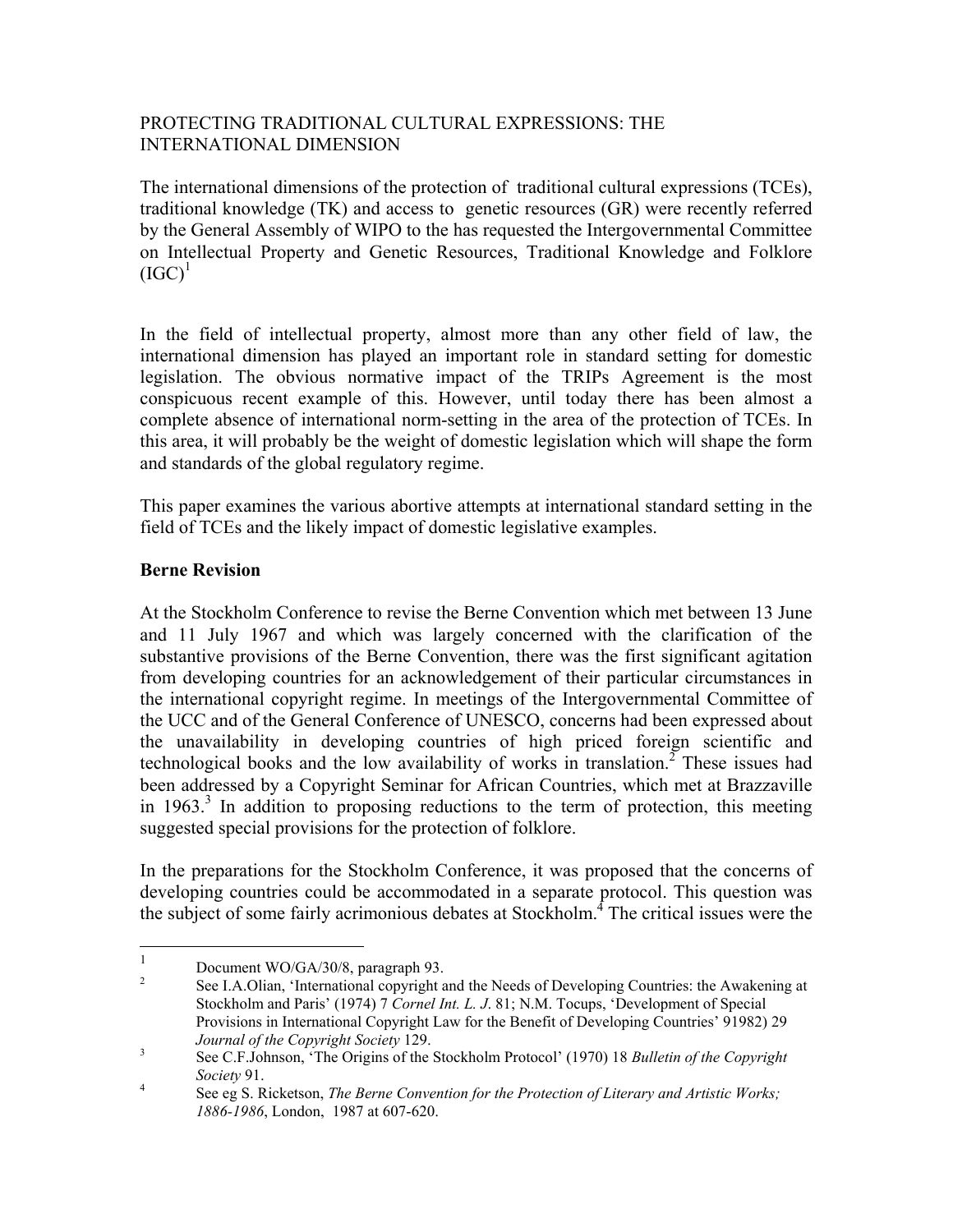definition of developing country, translation rights and compulsory licensing. Both developed and developing countries were divided over whether the situation of developing countries would be improved by a lowering of the Berne standards. Although a Protocol was grudgingly adopted by the final plenary session of the Stockholm Conference it did not come into force as it failed to secure the requisite number of ratifications.

The subsequent Paris Revision Conference, which met from July 5 to 24, 1971, was to revise the provisions relating to developing countries which had been introduced at the Stockholm Conference.<sup>[5](#page-1-0)</sup> The Paris Act of the Berne Convention incorporated the Protocol concerning developing countries in an Appendix to the Act, thereby making it an integral part of the Act. This Appendix provided for a system of non-exclusive and non-transferable compulsory licences in respect of the translation and reproduction of works protected by the Convention. The Paris Act was signed on 24 July by the plenipotentiaries of 28 states.

The enduring effect of this Protocol is potentially quite significant, given that Article 9 of the TRIPs Agreement obliges Members of the WTO to comply with "Articles 1 through 21 of the Berne Convention (1971) and the Appendix thereto." Unfortunately, the Protocol and the Appendix failed to address the issue of TCE.

The first discussions of the possibility of international protection of folklore $<sup>6</sup>$  $<sup>6</sup>$  $<sup>6</sup>$  was</sup> precipitated by a memorandum of the Government of Bolivia to the Director General of UNESCO, sent in April 1973, requesting that Organization examine the opportunity of drafting an international instrument on the protection of indigenous creative works in the form of a protocol to be attached to the Universal Copyright Convention, which is administered by UNESCO. Following that request a study was prepared in 1975 by the Secretariat of UNESCO on the desirability of providing for the protection of the cultural expressions of indigenous peoples on an international scale. Because of a perception of the broad scope of this analysis, in 1977 the Director General of UNESCO convened a Committee of Experts on the Legal Protection of Folklore, which in a report in 1977 concluded that the subject required sociological, psychological, ethnological, politicohistorical studies 'on an interdisciplinary basis within the framework of an overall and integrated approach'.<sup>7</sup>

# **Folklore Protection**

Pursuant to a resolution adopted by the General Conference of the United Nations Educational, Scientific and Cultural Organization (UNESCO) in Belgrade, in September-October 1980 and a decision taken by the Governing Bodies of the World Intellectual Property Organization (WIPO) in November 1981, a Committee of Governmental Experts on the Intellectual Property Aspects of the Protection of Expressions of Folklore

<span id="page-1-0"></span> $\frac{1}{5}$ <sup>5</sup><br>
The Berne Union and International Copyright in 1971' (Jan. 1972) *Copyright* 11<sup>6</sup>

<span id="page-1-1"></span>Then the expression used to refer to TCE.

<span id="page-1-2"></span><sup>7</sup> Study on the International Regulations of Intellectual Property, UNESCO/WIPO/WG.1/FOLK/3, Tunis, 11-13 July 1977.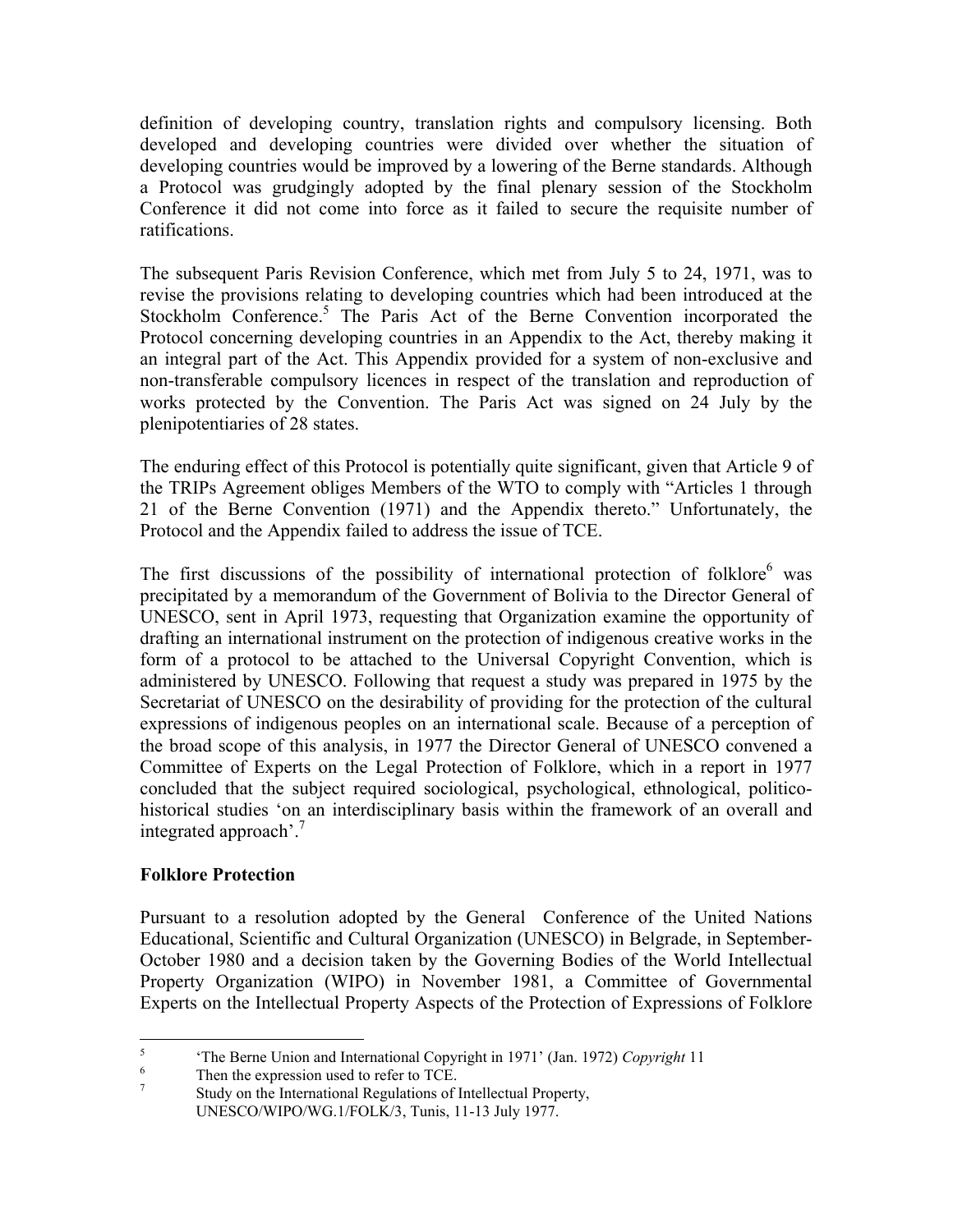was convened. After a series of meetings the Committee formulated *Model Provisions for National Laws on the Protection of Expressions of Folklore Against Illicit Exploitation and Other Prejudicial Action* which were adopted by the two organizations in 1985. Pursuant to a resolution adopted by the General Conference of the United Nations Educational, Scientific and Cultural Organization (UNESCO) in Belgrade, in September-October 1980 and a decision taken by the Governing Bodies of the World Intellectual Property Organization (WIPO) in November 1981, a Committee of Governmental Experts on the Intellectual Property Aspects of the Protection of Expressions of Folklore was convened.

The General Conference of UNESCO at its 25<sup>th</sup> session in 1989 adopted a Recommendation on the Safeguarding of Traditional Cultures and Folklore, which proposed a programme of measures to be taken at the national level for the identification, conservation, preservation and dissemination of the cultural works of indigenous peoples.

# **Teminological Issues**

Since the mid 1980s, when WIPO and UNESCO had convened a Group of Experts on the Protection of Expressions of Folklore by Intellectual Property, there has been a lively debate about the terminology which should be used to describe the creations of a cultural community. The representatives of the Spanish-speaking countries at the 1985 meeting of the Group of Experts took the position that "folklore" was an archaism, with the negative connotation of being associated with the creations of lower or superseded civilizations. However, over that objection, the 1985 meeting adopted the following definition:

 Folklore (in the broader sense, traditional and popular folk culture) is a grouporiented and tradition-based creation of groups or individuals reflecting the expectations of the community as an adequate expression of its cultural and social identity; its standards are transmitted orally, by imitation or by other means. Its forms include, among others, language, literature, music, dance, games, mythology, rituals, customs, handicrafts, architecture and other arts.

This definition was elaborated in the resultant *WIPO/UNESCO Model Provisions for National Laws for the Protection of Folklore Against Illicit Exploitation and Other Prejudicial Actions*. The misgivings expressed about the negative connotations of the term folklore were deflected by participants at the 1985 meeting who pointed out that "in recent times the term 'folklore' obtained a new meaning and is widely accepted as a term suitable for the purposes of a relevant international treaty". $8$ 

This terminological approach persisted until the conclusion of the World Forum on the Protection of Folklore, convened by WIPO and UNESCO in Phuket in April 1997. That Forum was convened in response to the recommendations in February 1996 of the WIPO Committee of Experts on a Possible Protocol to the Berne Convention and the Committee of Experts on a Possible Instrument for the Protection of the Rights of Performers and the

<span id="page-2-0"></span> 8 'Report', [1985] Copyright: Monthly Review of the World Intellectual Property Organization, 40 at 41.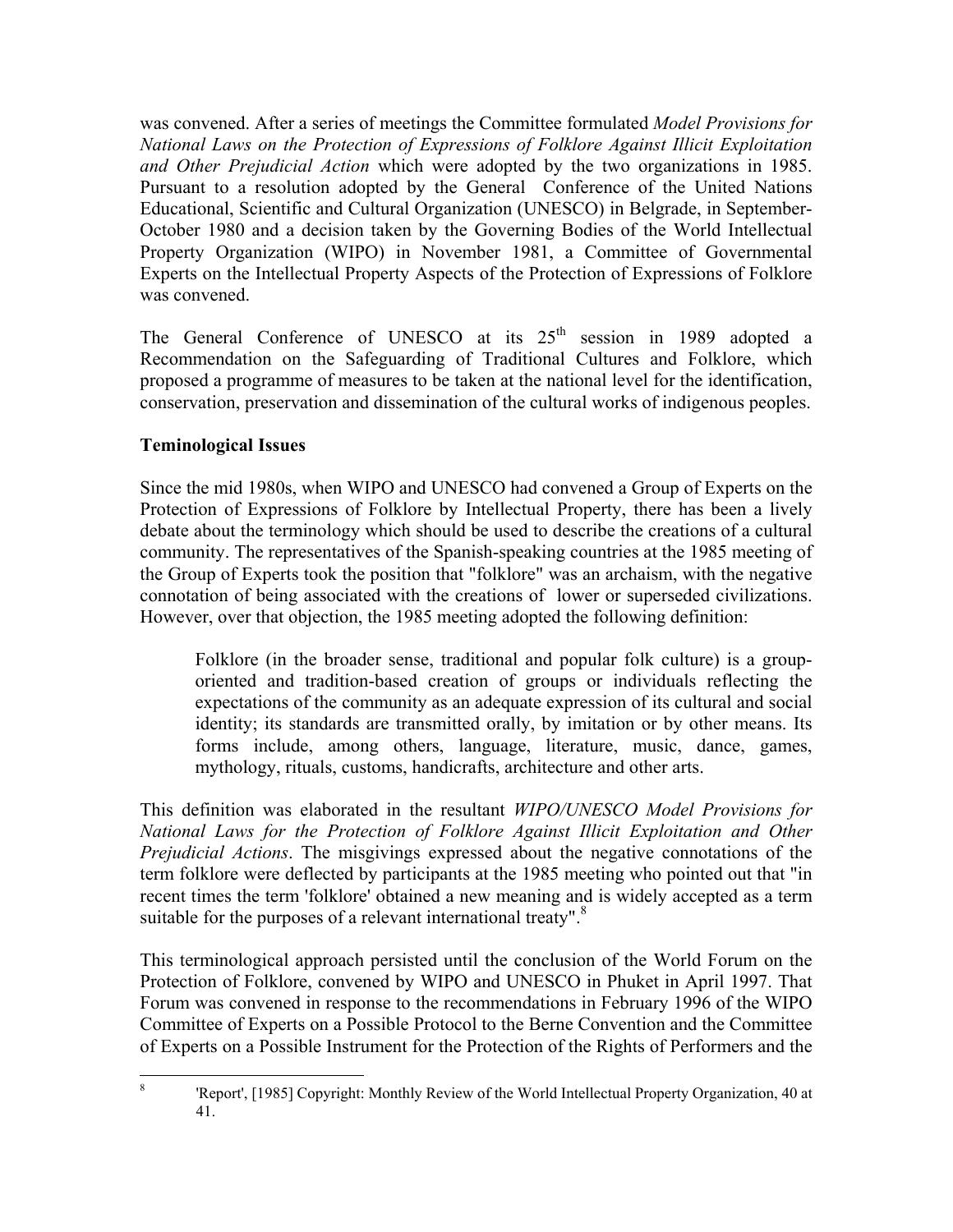<span id="page-3-8"></span>Producers of Phonograms, that arrangements be made for the organization of an international forum to explore "issues concerning the preservation and protection of expressions of folklore, intellectual property aspects of folklore and the harmonisation of different regional interests".

At the Forum, a number of speakers referred to the negative connotations and eurocentric definition of the term "folklore". For example, Mrs Mould-Idrissu, in a paper on the African Experience on the preservation and conservation of expressions of folklore<sup>10</sup>, observed that the western conception of folklore tended to focus on artistic, literary and performing works, whereas in Africa it was much more broad; encompassing all aspects of cultural heritage.<sup>11</sup> For example, she noted that under the Ghanaian Copyright Law of 1985, folklore included scientific knowledge. Speakers criticised the western attitude to folklore as something dead to be collected and preserved, rather than part of an evolving living tradition.<sup>12</sup> In a statement issued by Indigenous Australian representatives at the Forum, exception was taken to the use of "folklore" as being too narrowly defined and implying an inferiority of the cultural and intellectual property of Indigenous peoples to the dominant culture.<sup>13</sup> The Indigenous Australian representatives expressed a preference for the term "Indigenous Cultural and Intellectual Property", which had been coined by Ms Erica Daes, Special Rapporteur of the Sub-Commission on Prevention of Discrimination and Protection of Minorities.<sup>[14](#page-3-5)</sup>

The expressions "Traditional Cultural Expressions" or "Traditional Knowledge", accommodate the concerns of those observers who criticize the narrowness of "folklore". However, the latter term significantly changes the discourse. Folklore was typically discussed in copyright, or copyright-plus terms.<sup>15</sup> Traditional knowledge, on the other hand, also embraces traditional knowledge of plants and animals in medical treatment and as food. In this circumstance the discourse would shift from the environs of copyright to patents law<sup>16</sup> and biodiversity rights.<sup>17</sup> This shift is, in part, an explanation of the

<span id="page-3-0"></span><sup>-&</sup>lt;br>9 '1967, 1982, 1984: Attempts to Provide International Protection for Folklore by Intellectual Property Rights', WIPO doc., UNESCO-WIPO/FOLK/PKT/97/19 (March 21,1997), 15.<br>WIPO doc, UNESCO-WIPO/FOLK/PKT/97/1 (March 17,1997).

<span id="page-3-1"></span>

<span id="page-3-3"></span><span id="page-3-2"></span>

<sup>&</sup>lt;sup>11</sup> *Ibid.*, 3.<br><sup>12</sup> Eg see Janke, 'UNESCO-WIPO World Forum on the Protection of Folklore: Lessons for Protecting Indigenous Australian Cultural & Intellectual Property' (1997) 15 *Copyright* 

<span id="page-3-4"></span>*Reporter* 104 at 109.<br>
<sup>13</sup> 1967, 1982, 1984: Attempts to Provide International Protection for Folklore by Intellectual<br>
Property Rights', WIPO doc., UNESCO-WIPO/FOLK/PKT/97/19 (March 21,1997), 15.

<span id="page-3-5"></span>Property Rights', WIPO doc., UNESCO-WIPO/FOLK/PKT/97/19 (March 21,1997), 15. 14 '1967, 1982, 1984: Attempts to Provide International Protection for Folklore by Intellectual Property Rights', WIPO doc., UNESCO-WIPO/FOLK/PKT/97/19 (March 21,1997), 15. 15 Eg, Puri, 'Copyright protection of folklore; a New Zealand perspective' (1988) XXII, No.3

<span id="page-3-6"></span>*Copyright Bulletin* 18; Blain & De Silva, 'Aboriginal Art and copyright' (1991) 75 *Copyright Bulletin* 1; Blakeney, 'Protecting expressions of Australian Aboriginal Folklore under Copyright Law', [1995] 9 *EIPR* 442; Chengsi, 'On the copyright protection of Folklore and Other Legislation in China' (1996) 3 *China Patents and Trade Marks* 91; Puri, 'Preservation and conservation of expressions of folklore' (1998) XXXII No.4 *Copyright Bulletin* 5; Brown, 'Can culture be copyrighted?', (1998) 39 *Current Anthropology* 193.<br><sup>16</sup> Eg see Blakeney, 'Bioprospecting and the Protection of Traditional Medical Knowledge of

<span id="page-3-7"></span>Indigenous Peoples: An Australian Perspective' [1997] 6 *EIPR* 298.<br><sup>17</sup> See Blakeney, 'Biodiversity Rights and Traditional Resource Rights of Indigenous Peoples'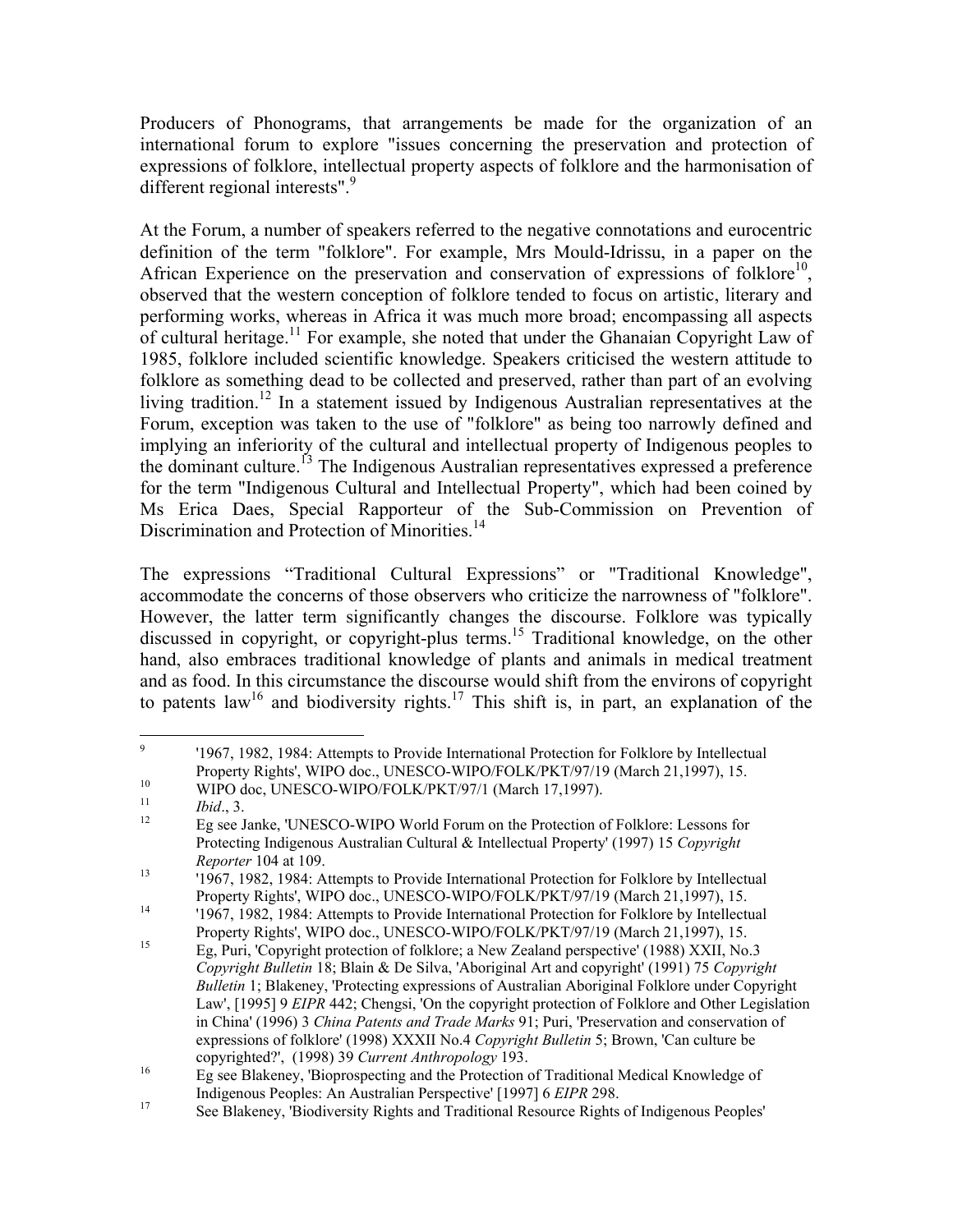suggestions for *sui generis* solutions to the protection of traditional knowledge. Thus Simpson adopts Daes' view that it is inappropriate to subdivide the heritage of Indigenous peoples "as this would imply giving different levels of protection to different elements of heritage". $18$ 

# **TCEs in WIPO**

The Phuket meeting was not followed by any legislative initiative from WIPO. At the most recent meeting of the  $IGC<sup>19</sup>$  WIPO took the interesting position, following the promulgation of the WIPO Copyright and Performers Rights Treaties that international standard setting in the field of intellectual property was dependent upon national law. It pointed out that

As a rule, it is at the national level that right holders are recognized as having legal identity (or legal personality), that they are given standing to take legal action, and that they are considered entitled to be granted or to hold an IP right; and it is ultimately under national law that IP rights are legally recognized (though international arrangements can facilitate applying for rights, can facilitate their registration and recordal and in some jurisdictions can form the basis for rights directly exercised by individual right holders), and national legal mechanisms allow IP right holders to take action to restrain infringement of their rights and to secure other remedies such as damages. Contracts and agreements that affect the ownership, licensing and other dealing in IP rights are also concluded and enforced under national laws.[20](#page-4-2)

This then justified it in taking the position that,

the protection of IP associated with TK, TCEs and GR, whether through conventional IP rights, *sui generis* adaptations or extensions of IP rights, or through distinct systems of *sui generic* rights, therefore ultimately takes place at the national level. Any general approach to the IP protection of this subject matter, including its international dimension, necessarily entails consideration of what legal tools and mechanisms are required at the national level, how they should operate, and what legal and operational contributions the international dimension can make to protection at the national level. …This is not to diminish the international dimension of IP protection, but to set it in a practical and operational context.<sup>21</sup>

Pursuant to this approach to national based approach to international norm-creation WIPO has launched a series of fact-finding missions In 1998 and 1999, it conducted fact-

<span id="page-4-0"></span> <sup>[1998] 2</sup> *Bio-Science Law Review* 52. 18 T. Simpson, *Indigenous Heritage and Self-Determination,* IWGIA Document 86 (Copenhagen, 1997), 55

<span id="page-4-1"></span> $19$  March 15-19, 2004.

<span id="page-4-2"></span><sup>&</sup>lt;sup>20</sup> WIPO Doc., WIPO/GRTKF/IC/6/6, para.6, Nov.30, 2003.<br>
<sup>21</sup> Ibid., para 7.

<span id="page-4-3"></span>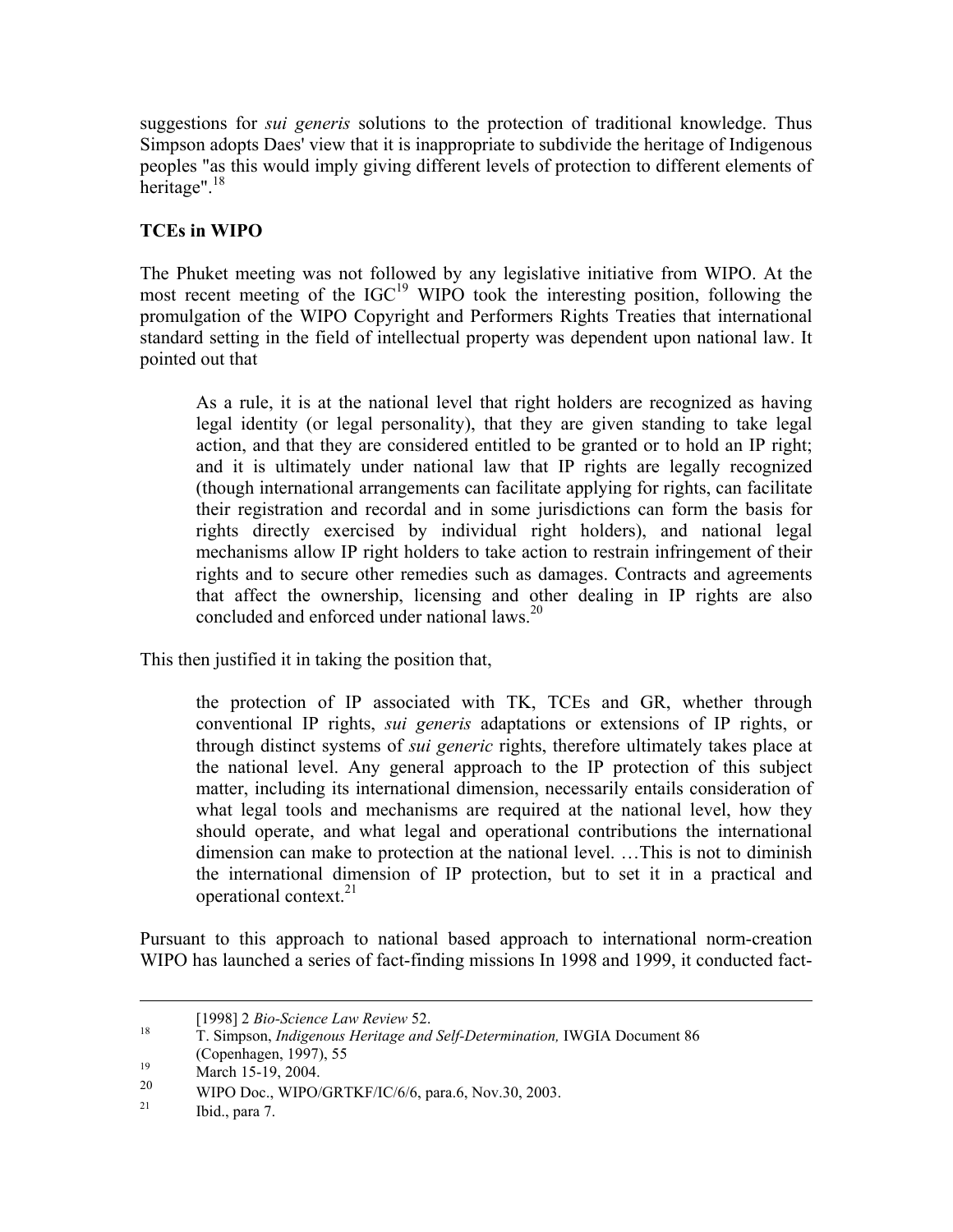finding missions to 28 countries "to identify intellectual property needs and expectations of traditional knowledge holders".[22](#page-5-0) In 2001 a report was made available "to WIPO Member States, holders of TK, including indigenous peoples, the private sector, intergovernmental and non-governmental organizations, academic and research institutions and other interested parties, on the IP needs and expectations of TK holders expressed to WIPO during the [fact-finding missions] FFMs."<sup>[23](#page-5-1)</sup>

The "Summary, Reflections and Conclusions" chapter drew broad conclusions on what were be considered to be the main and most prevalent IP-related needs and expectations expressed to WIPO during the FFMs by TK holders and others with whom WIPO consulted.

The main needs and expectations were:

- The selection of an appropriate term or terms to describe the subject matter for which protection is sought.
- A clear definition or description of what is meant (and not meant) for IP purposes by the term or terms selected.
- The adjustment of expectations through effective awareness-raising as to the role and nature of IP protection in relation to TK.
- The prevention of the unauthorized acquisition of IPRs (particularly patents) over TK by documenting and publishing TK as searchable prior art, where so desired by the relevant TK holders.
- An analysis of how prior art is established for purposes of patent examinations in the context of TK.
- Greater awareness-raising on the IP system, particularly among sectors of society and communities unfamiliar with it, such as indigenous and local communities and Governmental offices not directly involved in IP law and administration.
- Greater understanding by the IP community of the perspectives, expectations and needs of TK holders.
- Facilitation of dialogue and contact between TK holders, the private sector, Governments, NGOs and other stakeholders to assist in development of modalities for cooperation between them, at community, national, regional and international levels.
- Enhanced participation by the national and regional IP offices and the IP community at large in TK-related processes in which IP issues are raised.
- Study of the relationship between collectivity of TK and IPRs, more particularly testing of options for the collective acquisition, management and enforcement of IPRs by TK holders' associations, including the applicability of collective management of IPRs to TK.
- Study of customary laws and protocols in local and traditional communities, including conclusions relevant for the formal IP system.

<span id="page-5-0"></span> $22$ 22 WIPO, *Intellectual Property Needs and Expectations of Traditional Knowledge Holders. WIPO Report on Fact-finding Missions on Intellectual Property and Traditional Knowledge (1998-1999)*, Geneva, 2001.

<span id="page-5-1"></span> $^{23}$  Ibid., 5.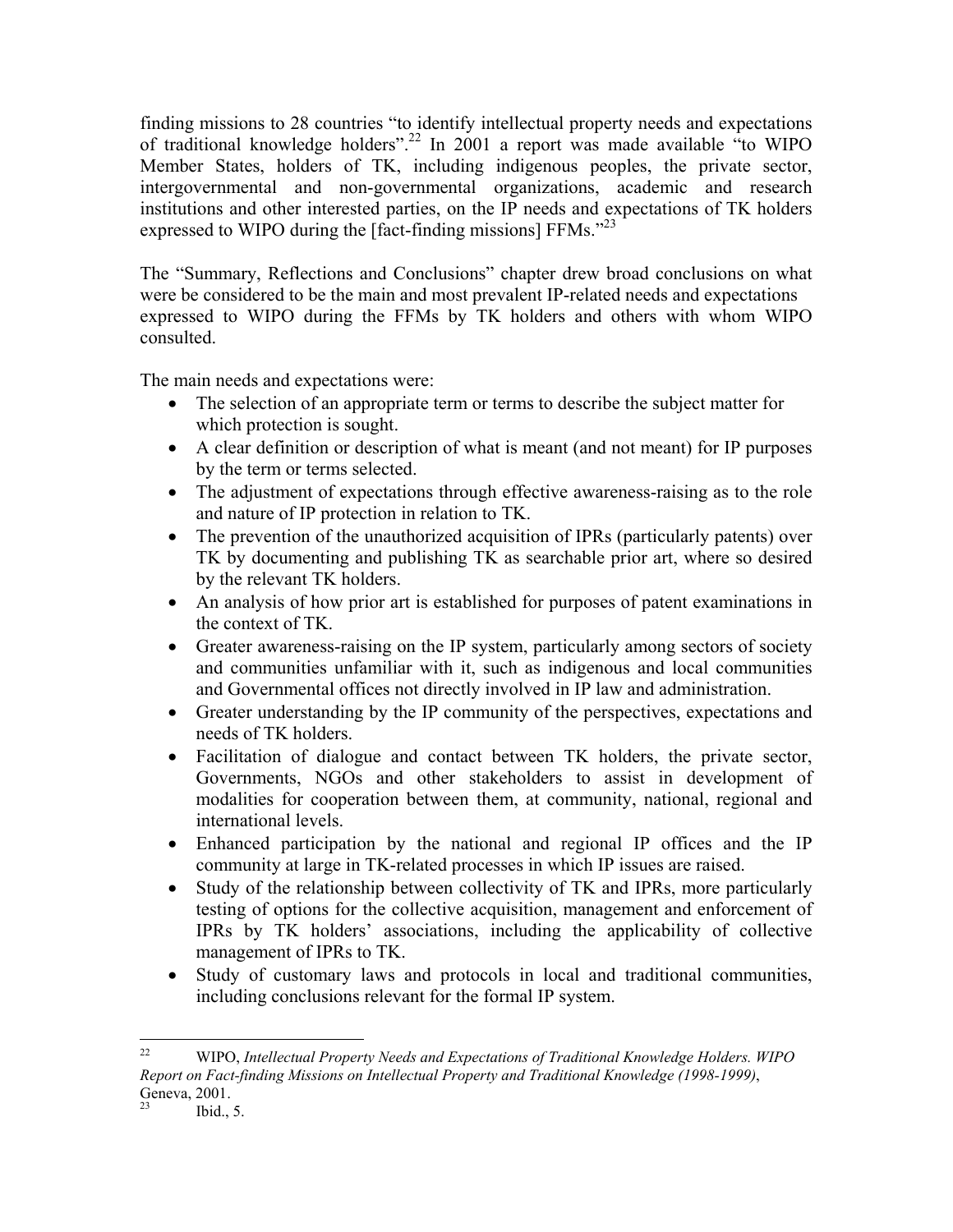The findings of the Report were "to be discussed with WIPO Member States and others with a view, particularly, to defining and guiding future WIPO activities on the protection of TK $"^{24}$  $"^{24}$  $"^{24}$ 

An examination of these findings indicates that issues of TCE were subordinated to issues concerning TK. Apart from definitional matters, there was nothing much which could be used as the basis for an international convention to protect TCE.

In the shorter term, the findings of WIPO were also addressed to the issue of TK. Particular emphasis was placed upon the articulation of the IP system with tools to facilitate access to genetic resources: "the provision of IP advice and assistance in respect of legislation, regulations, guidelines, protocols, agreements (including model terms), policies and processes on access to and benefit-sharing in genetic resources and ….The development and testing, with the close involvement of indigenous peoples and local communities, of "best contractual practices", guidelines and model clauses for contracts, as well as the provision of information on and protection against 'unfair contract terms'". It was also concerned with improving patent search facilities for examiners.

Because of the obvious conflict between needs and expectations WIPO took the position that it should not attempt "to mediate the needs or "resolve" conflicts, but rather to report as fully as possible on the information received from FFM informants.<sup>325</sup> It concluded that the needs as identified "pose challenges for the entire IP community – national and regional IP offices, collective management societies, the private sector, NGOs, civil society, consumers, and the international community, including WIPO and its Member States."<sup>26</sup> In this delicate political situation, WIPO concentrated its attention on technical issues, explaining that "it is more helpful to test the functionality of IP in relation to specific cases, than merely in a theoretical or ideological context".<sup>27</sup> On the other it explained that "as the specialized United Nations agency responsible for the promotion of IP worldwide, WIPO is committed to continuing to address conceptual problems and undertake a practical and technical examination of the application of the IP system to various forms of TK in order to provide an informed and realistic analysis.<sup> $28$ </sup>

#### **The Conceptual Soup**

The problems which WIPO has experienced in advancing the protection of TK and TCE is explained in part by the competing policy considerations which underlie this subject. The following are among the policy objectives of the protection of TCE and TK:

<span id="page-6-0"></span><sup>24</sup>  $\frac{24}{25}$  Ibid., 6.

<span id="page-6-1"></span> $rac{25}{26}$  Ibid.

<span id="page-6-2"></span> $\frac{26}{27}$  Ibid., 7.

<span id="page-6-3"></span> $\frac{27}{28}$  Ibid.

<span id="page-6-4"></span>Ibid.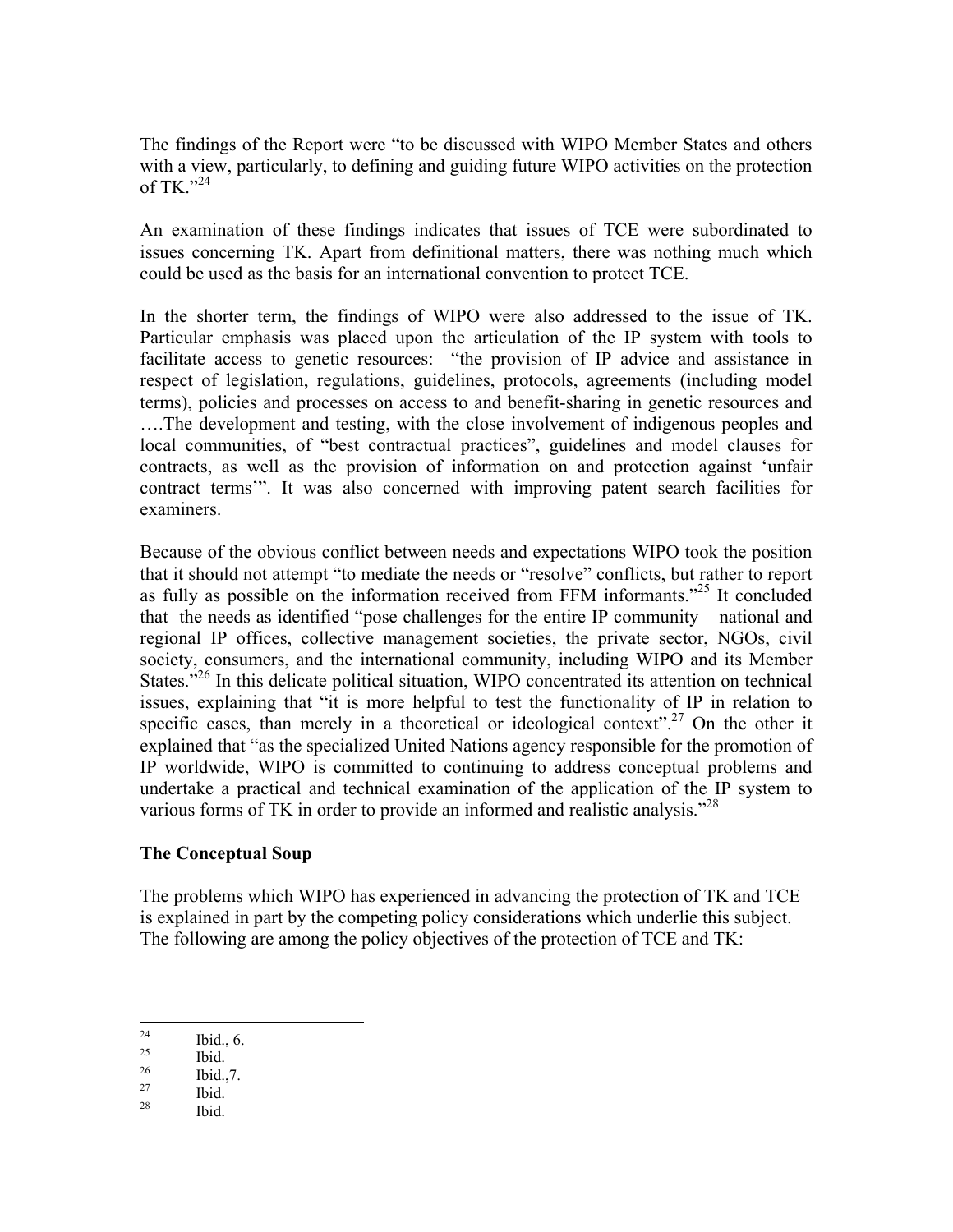- prevention of erosion and disappearance of traditions, i.e. the conservation of traditions;
- prevention of unauthorized exploitation;
- stimulation and promotion of innovation and creativity;
- protection from misappropriation, distortion and other prejudicial actions;
- protection and conservation of cultural and biological diversity; and,
- protection of the dignity and moral rights of traditional innovators and creators.

It is questionable whether the intellectual property system, which has evolved into a regime for the promotion and exploitation of industrial innovation, through the privatisation of that creativity through the conferral of property rights, is the best system for the achievement of these competing objectives. Certainly, the protection of the dignity of the custodians of TCE from the misappropriation of their culture and its distortion and misrepresentation, begins to move into the field of human rights. In any collision between human rights and intellectual property, the latter must yield. On the other hand, the assertion of the rights of traditional communities to the "look and feel" of their cultural artefacts and to the stories of their dreamings, begins to collide with western conceptions of human rights, such as freedom of expression.

The TRIPs Agreement represents primarily a US-led industrialised nations' initiative in intellectual property norm-setting. It is unrealistic to expect the industrialised nations to initiate norm-creation in the fields of TK and TCE, since they are quite satisfied with the current international anarchy which reigns in these areas. WIPO, the UN's specialised agency in intellectual property matters has chosen to vacate the field of norm creation in these politically sensitive areas, therefore it will be up to the source countries and source communities to develop their own international regime. Of course a particular problem will be to "operationalise" this regime. It is not likely, to be adopted as part of any TRIPs revision agenda and the hostility or apathy of the industrialised group of nations, will mean that it is not likely to find its way on to WIPO's legislative agenda.

# **TCEs in UNESCO**

The difficulties of action within WIPO and the WTO has permitted UNESCO to step into the vacuum. Member States of UNESCO in 2001 adopted the *UNESCO Universal Declaration on Cultural Diversity* and its action plan. This instrument recognized cultural diversity as the "common heritage of humanity" and committed UNESCO to "pursue its activities in standard-setting, awareness-raising and capacity-building in the areas related to the present Declaration within its fields of competence<sup> $529$ </sup> The first paragraph of the action plan recommended "taking forward notably consideration of the advisability of an international legal instrument on cultural diversity". The Director-General in his preliminary study on the technical and legal aspects relating to the advisability of a standard-setting instrument on cultural diversity<sup>30</sup> proposed a number of options

<span id="page-7-0"></span><sup>29</sup> <sup>29</sup> Article 12(c).

<span id="page-7-1"></span><sup>30</sup> UNESCO Doc., 166 EX/28, March 2003.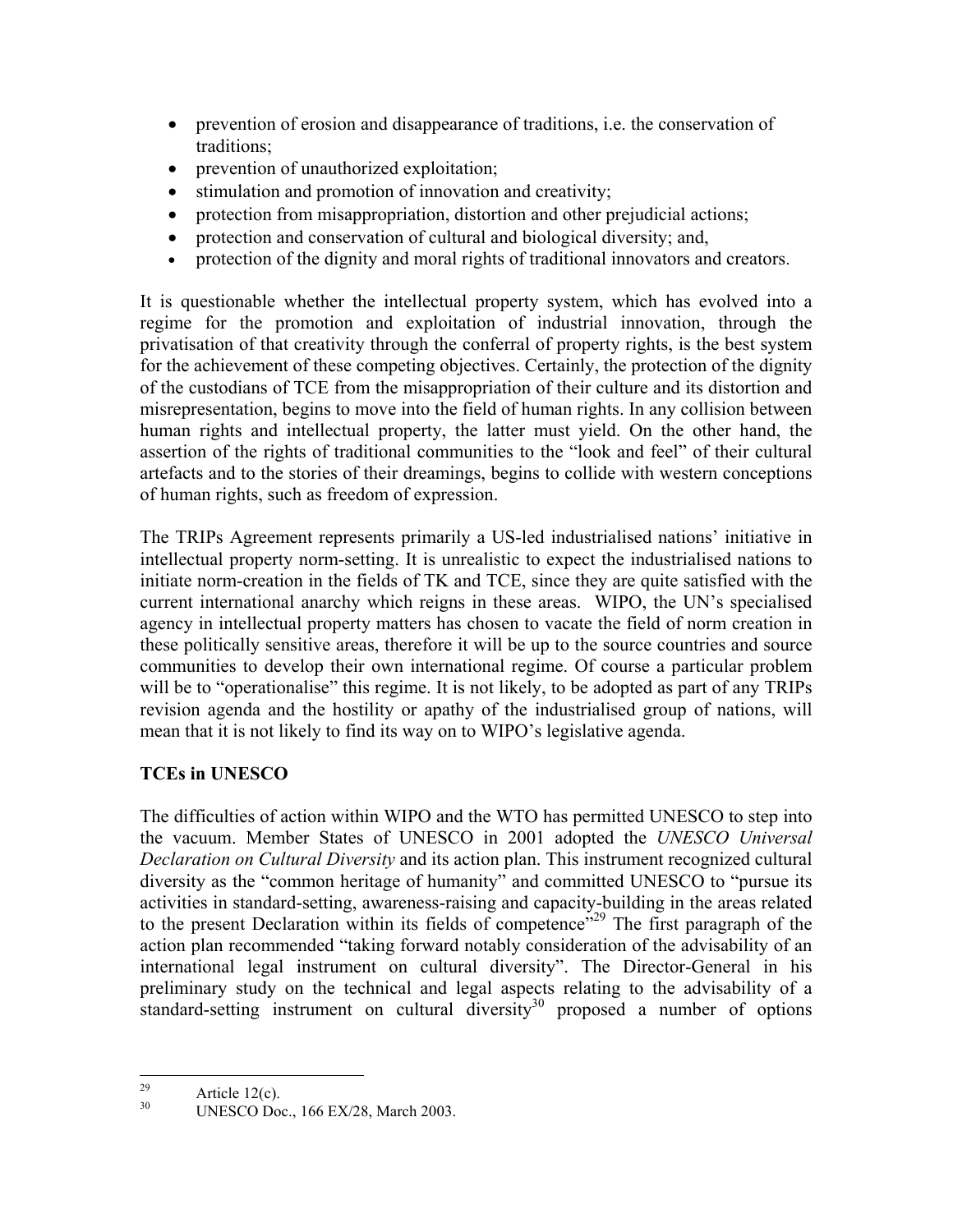including a binding standard-setting instrument on the Protection of the Diversity of Cultural Contents and Artistic Expressions.

The elaboration of this new instrument, was undertaken in two stages: first three meetings of independent experts took place between December 2003 and May 2004 for preliminary deliberations with a view to producing a first preliminary draft convention along with a preliminary report. Secondly, From September 2004, a series of intergovernmental meetings were held in order to finalize the preliminary draft Convention and report. At these meetings a draft text for the convention was elaborated.

The preamble to the draft text included the following:

*Affirming* the fundamental right of all individuals and societies to share in the benefits of

diversity and dialogue as primary features of culture, as the defining characteristics of humanity,

*Being aware* that cultural diversity, the common heritage of humanity, is a mainspring of

sustainable development, and that it is thus as vital for humankind as biological diversity is for living organisms,

*….* 

*Recognizing* the fundamental right of social groups and societies, in particular of members of minorities and indigenous peoples, to create, disseminate and distribute their cultural goods and services, including their traditional cultural expressions, to have access thereto, and to benefit therefrom for their own development,

*Emphasizing* the vital role of the creative act, which nurtures and renovates cultural expressions, and hence the vital role of artists and other creators, whose work needs to be

endowed with appropriate intellectual property rights,

*Being convinced* that cultural goods and services are of both an economic and a cultural

nature, and that because they convey identities, values and meanings, they must not be treated as ordinary merchandise or consumer goods,

The objectives of the Convention, were stated in Article 1 to include:

(a) to protect and promote the diversity of cultural expressions;

(b) to give recognition to the distinctive nature of cultural goods and services as vehicles of identity, values and meaning;

(c) to facilitate the development and adoption of cultural policies and ppropriate measures for the protection and promotion of the diversity of cultural expressions;

…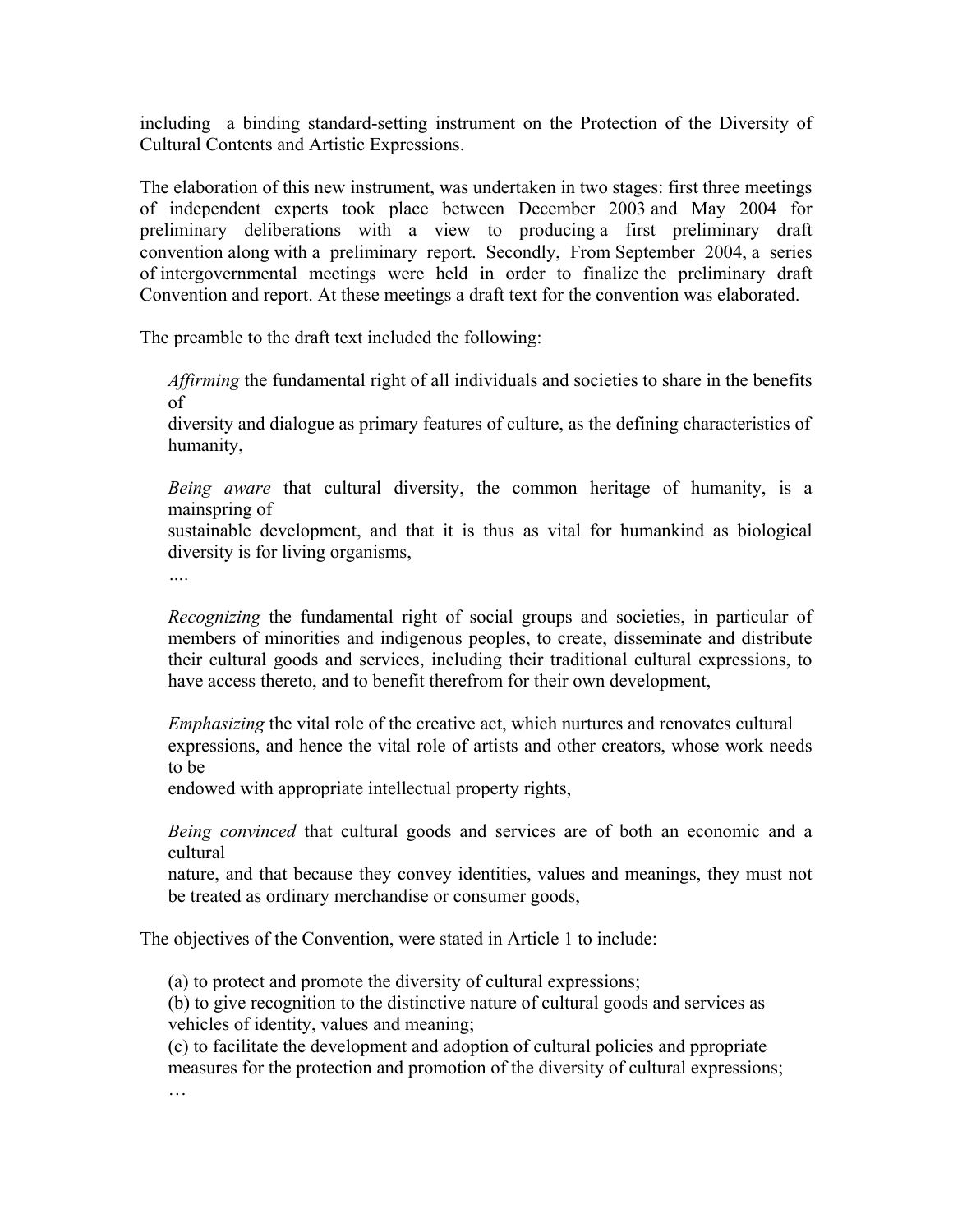Article 7 of the Convention obliges signatories to promote the diversity of cultural expressions, declaring that:

1. States Parties shall provide all individuals in their territory with opportunities:

(a) to create, produce, disseminate, distribute, and have access to their own cultural expressions, goods and services, paying due attention to the special circumstances and needs of the various social groups, in particular, minorities and indigenous peoples;

(b) to have access to the cultural expressions, goods and services representing cultural diversity in other countries of the world.

2. States Parties shall also ensure:

(a) that the legal and social status of artists and creators is fully recognized, in conformity with international existing instruments, so that their central role in nurturing the diversity of cultural expressions is enhanced;

(b) that intellectual property rights are fully respected and enforced according to existing international instruments, particularly through the development or strengthening of measures against piracy.

Article 8 imposes an obligation to protect forms of cultural expression which are "deemed to be vulnerable to or threatened by the possibility of extinction or serious curtailment".

An interesting innovation, in Article 11 is the obligation on States Parties to "encourage civil society to assume its share of responsibility for the protection and promotion of the diversity of cultural expressions, and shall foster the participation of civil society in their efforts in this domain."

# **UNESCO, WIPO and WTO**

An important political issue is how the proposed UNESCO convention will fit into the TCE landscape, which is already occupied by WIPO and the WTO. This is sought to be addressed in Article 19, which provides two options:

# Option A

1. Nothing in this Convention may be interpreted as affecting the rights and obligations of the States Parties under any existing international instrument relating to intellectual property rights to which they are parties.

2. The provisions of this Convention shall not affect the rights and obligations of any State Party deriving from any existing international instrument, except where the exercise of those rights and obligations would cause serious damage or threat to the diversity of cultural expressions.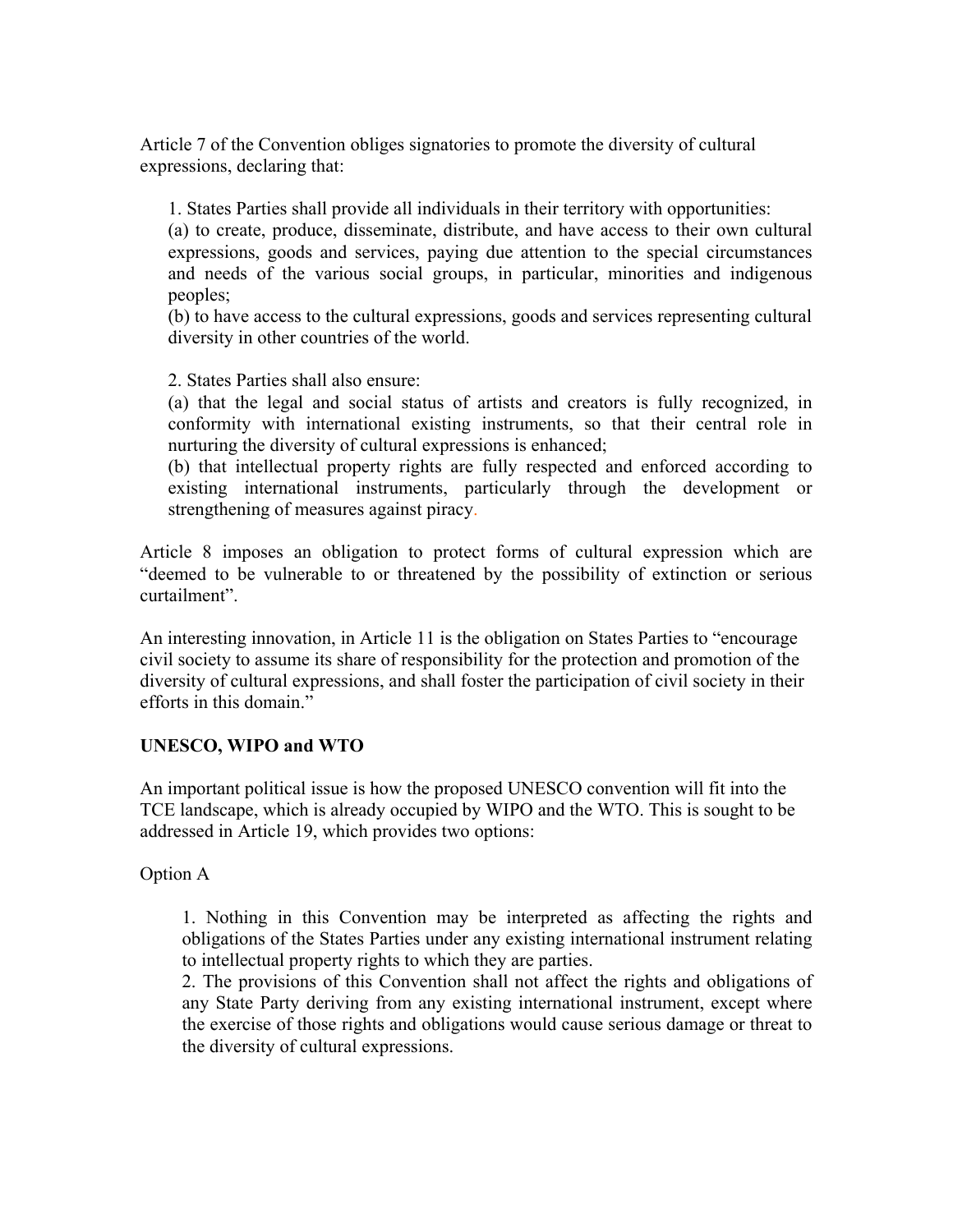Option B

Nothing in this Convention shall affect the rights and obligations of the States Parties under any other existing international instruments.

It will be interesting to see how this turf dispute plays out.

# **Technical Annex**

### **Article 4 – Definitions**

For the purposes of this Convention:

### **1. Culture**

"Culture" refers to the set of distinctive spiritual, material, intellectual and emotional features of society or a social group and encompasses in addition to art and literature, lifestyles, ways of living together, value systems, traditions and beliefs.

### **2. Cultural diversity**

"Cultural diversity" refers to the manifold ways in which the cultures of social groups and societies find expression. From the diverse forms taken by culture over time and space stem the uniqueness and plurality of the identities and cultural expressions of the peoples and societies that make up humankind. Cultural diversity is made manifest not only through the varied ways in which the cultural heritage of humankind is protected, augmented and transmitted to future generations, but also through the variety of cultural expressions which are borne by cultural goods and services, in all parts of the world at any given time, through diverse modes of production, dissemination, distribution and consumption.

# **3. Cultural expressions**

The term "cultural expressions" includes both the notions of "cultural contents" and "artistic expressions", and refers to the various ways in which cultural goods, services and other activities may communicate symbolic meaning or convey cultural values. The "cultural content" of such goods, services and activities refers to the meaning and values thus conveyed. The "artistic expression" of these goods, services and activities is a cultural expression resulting from creative work or aesthetic creation.

#### **4. Cultural goods and services**

"Cultural goods and services" (a non-exhaustive list of which is annexed to the Convention, see Annex I) refer to those goods, services and activities that embody or yield cultural expressions and have the following characteristics:

(a) they are the outcome of human labour (industrial, artistic or artisanal) and require the exercise of human creativity for their production;

(b) they express or convey some form of symbolic meaning, which endows them with a cultural value or significance distinct from whatever commercial value they may possess;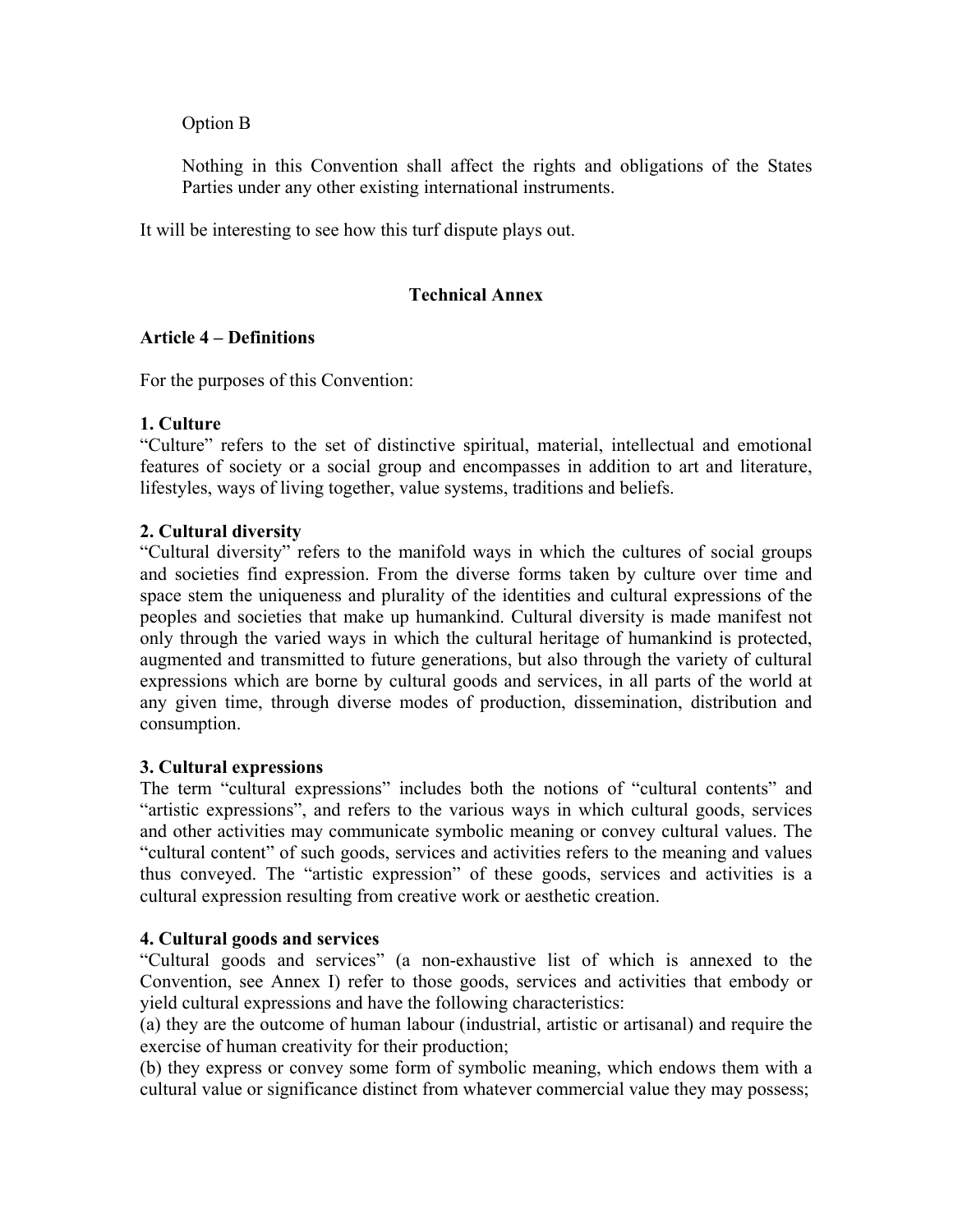(c) they generate, or may generate, intellectual property, whether or not they are protected under existing intellectual property legislation.

## **5. Cultural industries**

The term "Cultural industries" refers to industries producing cultural goods and services as defined above.

## **6. Cultural capital**

"Cultural capital" refers to tangible or intangible items of cultural value or significance which are inherited from the recent or distant past, cared for in the present, and handed on to future generations. Items of cultural capital, being assets deriving from human creativity and resources, exist in the form of works of art, buildings and sites, customs and traditions, etc.

### **7. Cultural policies**

"Cultural policies" refer to policies, whether at the local, regional, national or international level, which address or affect any aspect of the cultural expressions of an individual, community, or society, including the creation, production, distribution, dissemination of, and access to, cultural goods and services. (A non-exhaustive list of cultural policies is annexed to the Convention, see Annex 2).

# **ANNEX I**

# **NON-EXHAUSTIVE LIST OF CULTURAL GOODS AND SERVICES**

**Cultural goods and services** include, but are not limited to, goods and services in the following categories:\*

*Publishing, printing and literature*: books, newspapers, periodicals, other printed matter, ebooks, e-magazines, etc.; services for the publication, distribution, dissemination and promotion of books, newspapers, printed matter, electronic publications, etc.; library services, etc.; royalties and licence fees;

*Music and the performing arts*: music recordings, musical instruments, musical compositions and publications, etc.; festivals, concerts, plays and artistic performances, dance, opera, orchestral music, songs,\*\* other performing arts (circus, puppet theatre,\*\* pantomime,\*\* street performances, etc.), etc.; performing arts venues (theatres, concert halls, marquees, etc.); music and performing arts production, dissemination, operation and promotion services; royalties and licence fees;

*Visual arts*: painting (oils, drawings, engravings), sculpture, photography, photoengraving, video art, computer graphics, graphic arts, electronic imaging; services for the production, dissemination, promotion and exhibition of visual arts; royalties and licence fees;

*Crafts, design and architecture*: ceramics, fabrics, embroidery, basketry, glass, jewellery, leather, wood, wrought metal work, metals, garments and accessories, furniture, interior decoration; designer objects; architectural services; services for the production, distribution and promotion of crafts and designs, etc.;

*Audiovisual and new media*: film, video recording, radio and television programmes,entertainment software (video games, educational programmes, etc.), Internet creativity sites, virtual reality, broadband video broadcasting (videostreaming),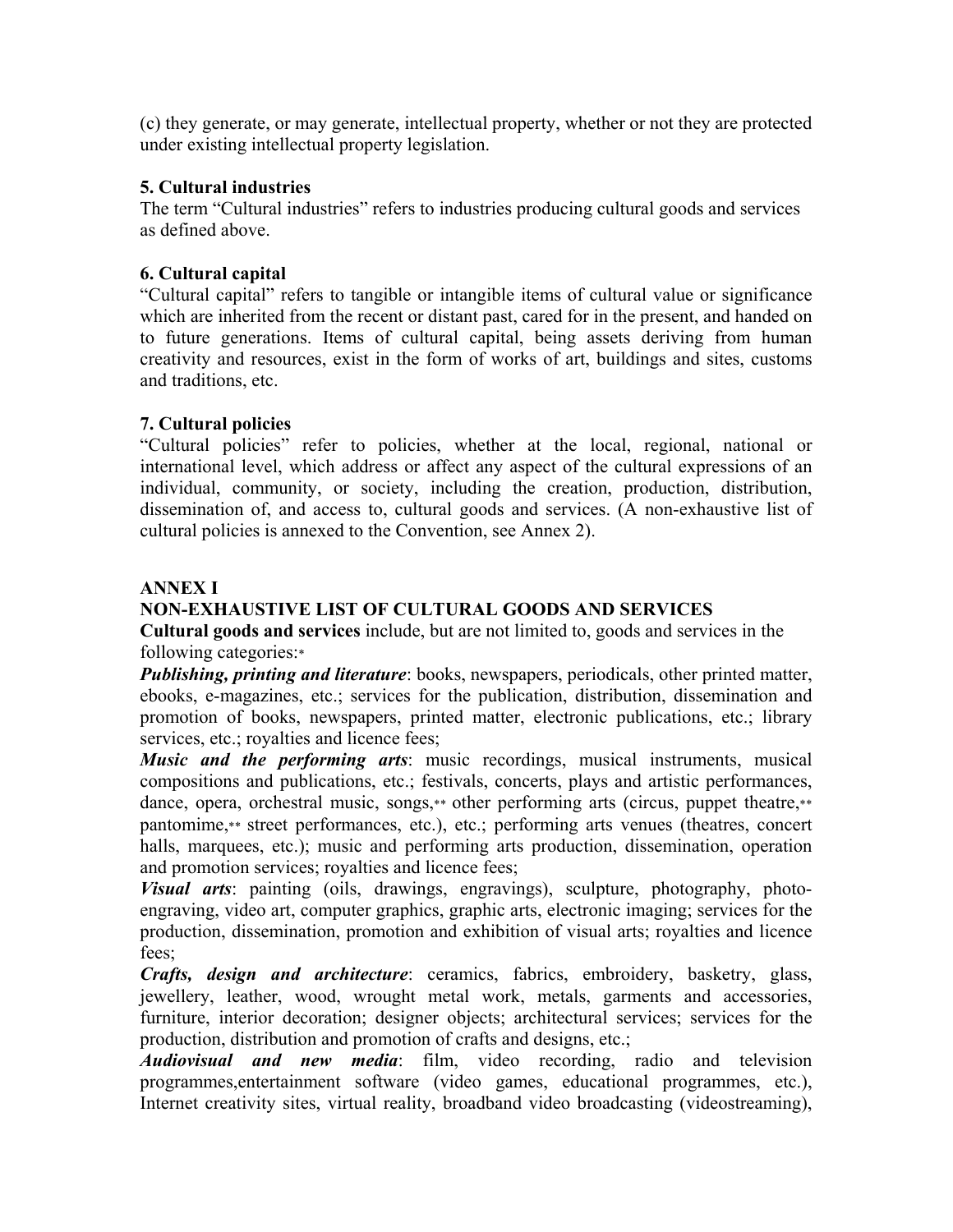etc.; radio and television services, radio broadcasting service, services for the production, distribution, operation, dissemination and promotion of film, video recording, and radio and television programmes; royalties and licence fees;

*Cultural heritage*:\*\* antiquities, collectors' items, museum services, archive services (documents, recordings of items of the intangible cultural heritage, etc.), preservation services for historic sites and monuments; services relating to the safeguarding and transmission of rituals, narratives, folktales, etc.;

*Cultural activities*: sociocultural facilities, voluntary and community associations, recreational and sporting services, games, culinary traditions, costumes, cultural tourism, etc.

\* As defined and adapted on the basis of the 10 categories of the UNESCO Framework for Cultural Statistics, UNESCO Institute for Statistics (UIS): http://www.uis.unesco.org.

\*\* Certain cultural goods and services in this list are already covered by other UNESCO standard-setting instruments. However, such goods and services may be concerned by this Convention to the extent that spin-off products such as films, CD-ROMS, books, catalogues, etc. are brought into circulation. Among these instruments, one may note the Florence Agreement of 1950 and its Nairobi Protocol of 1976, the Universal Copyright Convention of 1952, the Declaration of Principles of International Cultural Cooperation of 1966, the Convention on the Means of Prohibiting and Preventing the Illicit Import, Export and Transfer of Ownership of Cultural Property of 1970, the Convention for the Protection of the World Cultural and Natural Heritage of 1972, the Recommendation concerning the Status of the Artist of 1980, and the Recommendation on the Safeguarding of Traditional Culture and Folklore of 1989, and other newly adopted conventions such as the Convention on the Protection of the Underwater Cultural Heritage of 2001 and the Convention for the Safeguarding of the Intangible Cultural Heritage of 2003.

### **ANNEX II**

### **NON-EXHAUSTIVE LIST OF CULTURAL POLICIES***\**

#### **1. Cultural policies are aimed in particular at:**

*Enhancing development by integrating cultural strategies into social and economic development policies*: cross-sectoral policies and regional development programmes; *Supporting creativity and promoting participation in cultural life*: urban cultural policies; policies that cater needs and aspirations of the young and elderly people;

*Preserving and safeguarding tangible and intangible cultural heritage*\*\*: policies to recognize new heritage categories such as cultural landscape, industrial heritage or tourism; policies to inventory and register oral traditions and traditional performing arts, and improve scientific conservation policies; policies to protect buildings, sites, ensembles and landscapes of cultural significance in urban and regional development plans;

### *Promoting pluralism, cultural and linguistic diversity in and for the information society*:

policies that enhance media pluralism and develop community, linguistic and minority services in public radio and television and on the World Wide Web; policies to digitalize archives, museums and libraries and facilitate access to that content; policies that educate and train children in the use of new media technologies; develop research on the relationship between culture and its dissemination in the media and through new communication services; promote cultural contents in formal and non formal education and the learning of mother tongues as well as of foreign languages (see Article 5 of the UNESCO Universal Declaration on Cultural Diversity);

*Promoting culture among young people*: enhance and enforce the rights of the child and vulnerable groups with special educational and cultural needs; encourage the young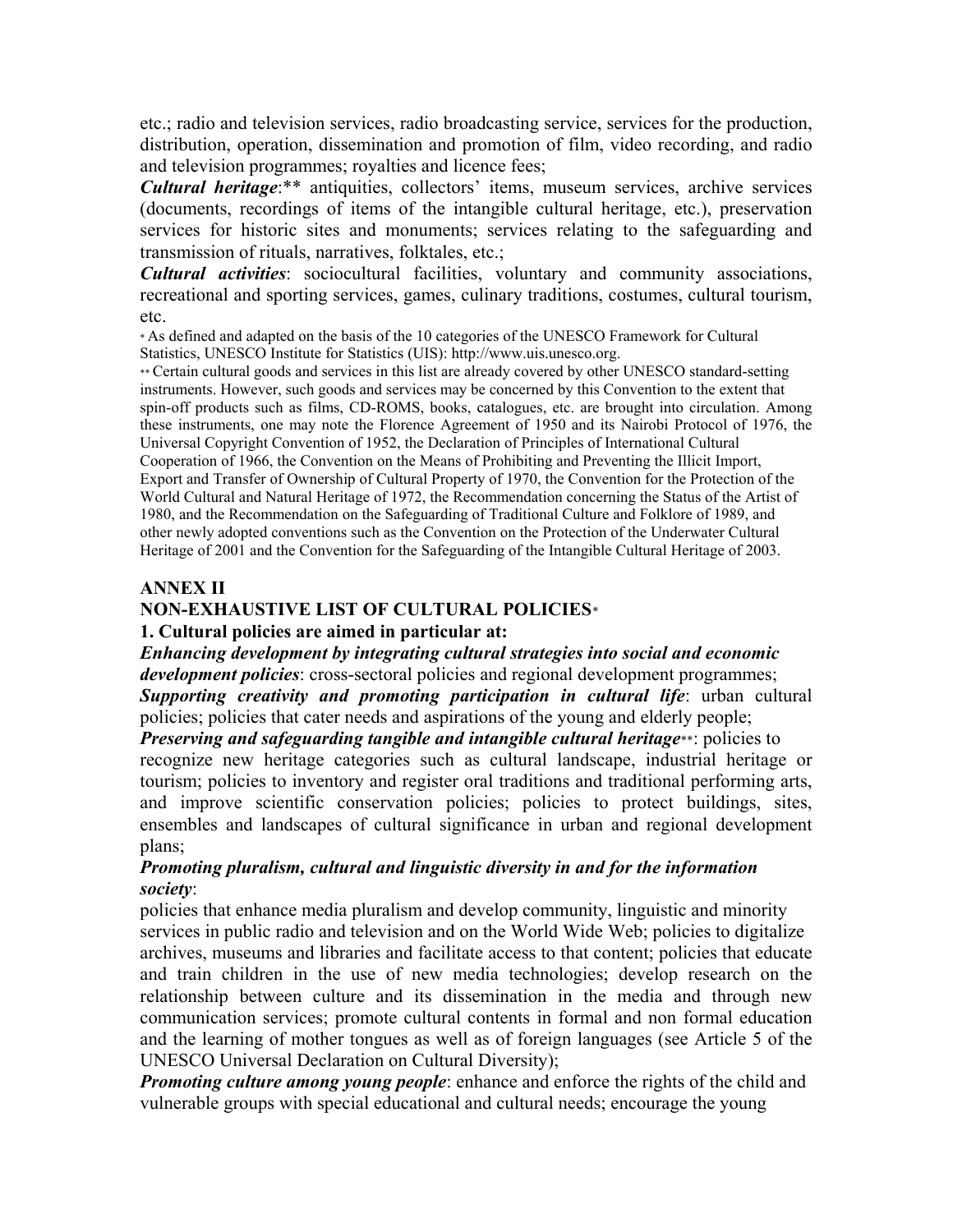generation to appreciate the existing diversity of contents and forms of cultural expressions, including expressions of the communities or peoples they form part of;

\* This non-exhaustive list has been elaborated on the basis of the document *Cultural Policy for* 

*Development – Evaluation of the Stockholm Action Plan* 1998, prepared by Professor Jens Cavallin and Professor Tobias Harding from the University of Linköping (Sweden, 2003).

\*\* Some of the cultural policies mentioned in the above list may be covered by other UNESCO standardsetting instruments. However, they might also be concerned by the present Convention, in particular to the extent that spin-off products such as films, CD-ROMS, videos, books, catalogues, etc. are brought into circulation.

UNESCO normative instruments referred to above comprise the Florence Agreement of 1950 and its Nairobi Protocol of 1976, the Universal Copyright Convention of 1952, the Declaration of the Principles of International Cultural Cooperation of 1966, the Convention on the Means of Prohibiting and Preventing the Illicit Import, Export and Transfer of Ownership of Cultural Property of 1970, the Convention for the Protection of the World Cultural and Natural Heritage of 1972, the Recommendation concerning the Status of the Artist of 1980, and the Recommendation of Safeguarding Traditional Culture and Folklore of 1989, as well as other conventions recently adopted such as the Convention on the Protection of Underwater Cultural Heritage of 2001 and the Convention for the Safeguarding of the Intangible Cultural Heritage, 2003.

*Strengthening cultural industries*: training schemes for national specialists, cultural administrators and managers; assisting artists, designers and craftspeople by safeguarding and improving the rights of creators;

*Enhancing and supporting new and traditional media*: support local/national production and distribution; develop innovative funding systems and foster the complementarity between public and private initiatives; support access to the new technologies;

*Improving international cooperation and research for cultural policy*; support developing countries to consolidate their cultural institutions and to train cultural professionals; encourage the development of civil society, professional and research networks; increase consultation and coordination among ministers of culture at the regional and international levels; develop comparable statistical data and indicators; and

*Mobilizing more human and financial resources for cultural development*: increase investment in cultural development; develop fiscal frameworks for cultural activities; promote business support for cultural development; develop public endowment and other revenue earning projects by cultural institutions.

### **2. To attain such objectives, cultural policies should cover,** *inter alia***, the following areas:**

*Law, Administration, Finance*: Legislation in the field of culture; financing of culture; improvement of socio-economic conditions for those engaged in the field of culture;

framework for foundations and regulation of tax exemption; copyright; pension schemes for artists and freelancers; taxes for national and international artists; training for cultural administration; participation in culture for communities, groups and ethnic minorities; cultural decentralization;

*Arts education*: cultural and artistic education; supporting young artists; cultural education for children, youth and adults inside and outside school;

*Cultural relations and exchanges*: International relations in the field of culture; the running of cultural institutes abroad; exchange between groups and communities within States;